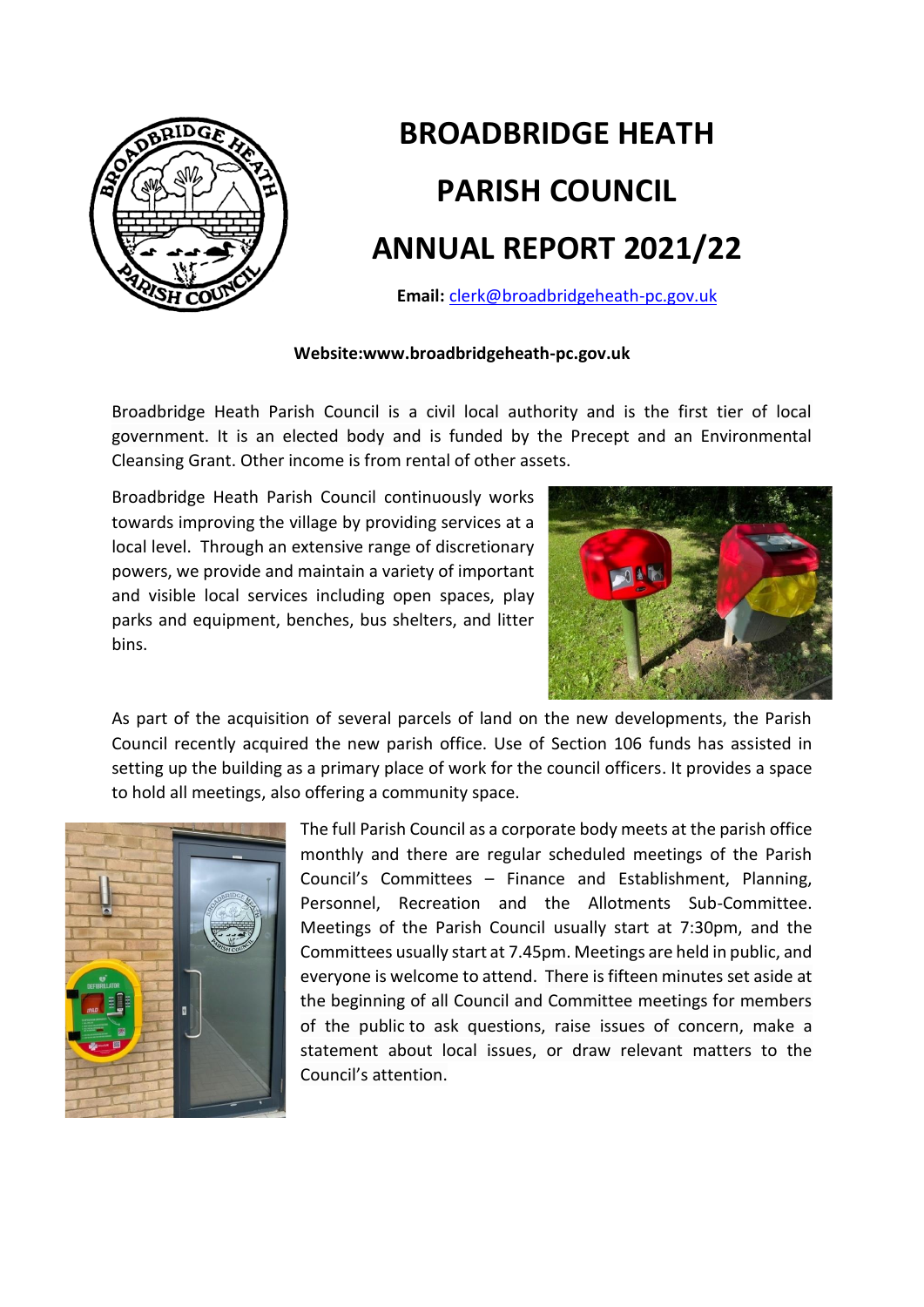Details of meetings, including a calendar of meetings can be found on the Parish Council's website. Also available to view is the Parish Council's Action Plan setting out the council's objectives over the coming year.

Please follow our Facebook page, which we endeavour to grow, by sharing positive news and updates.

## **MESSAGE FROM THE CHAIRMAN**

The Parish Council has, during the disruptions caused by the Covid 19 Pandemic Regulations, continued to discharge all its duties by means of 'virtual' zoom meetings and internal delegated procedures; these have enabled the Council to continue its day-to-day business. These Regulations have now been revoked. The Clerk and Assistant Clerk have managed these difficult circumstances with their usual efficiency and good cheer, dealing with these online meetings and constantly changing Government guidelines, for which I am extremely grateful.

The Parish Council is committed to encouraging local community engagement, and developing relationships between the Council, individuals and community groups.

To underpin this commitment, the council has now established the new role of a Community & Facilities Officer. I am therefore very pleased to welcome Claire Palmer, who has recently been appointed to this new post. Hopefully, over the coming months, residents will meet Claire as she carries out her duties across the village.

The Parish Council's Website continues to be a source of information for the Community by continuing to provide up-to-date links to the latest information, as well as sources of help and practical support for those who have needed it.

The new Parish Office building was finally transferred at the beginning of 2022. It's a separate building on land adjoining the Neighbourhood Centre and will shortly be open for residents to get help and advice on community matters. If the matter of concern is not the direct responsibility of the council, then staff will help signpost residents to the appropriate organisation. I would also like to invite residents to attend our monthly Parish Council meetings, details of which are published on our website.



The Parish Office was funded by money provided by Countryside Properties UK Limited under a Section 106 Planning Agreement. These agreements are a mechanism by which a development becomes acceptable, in planning terms. They secure financial contributions, to not only improve existing infrastructure, but also to facilitate the building of additional new infrastructure.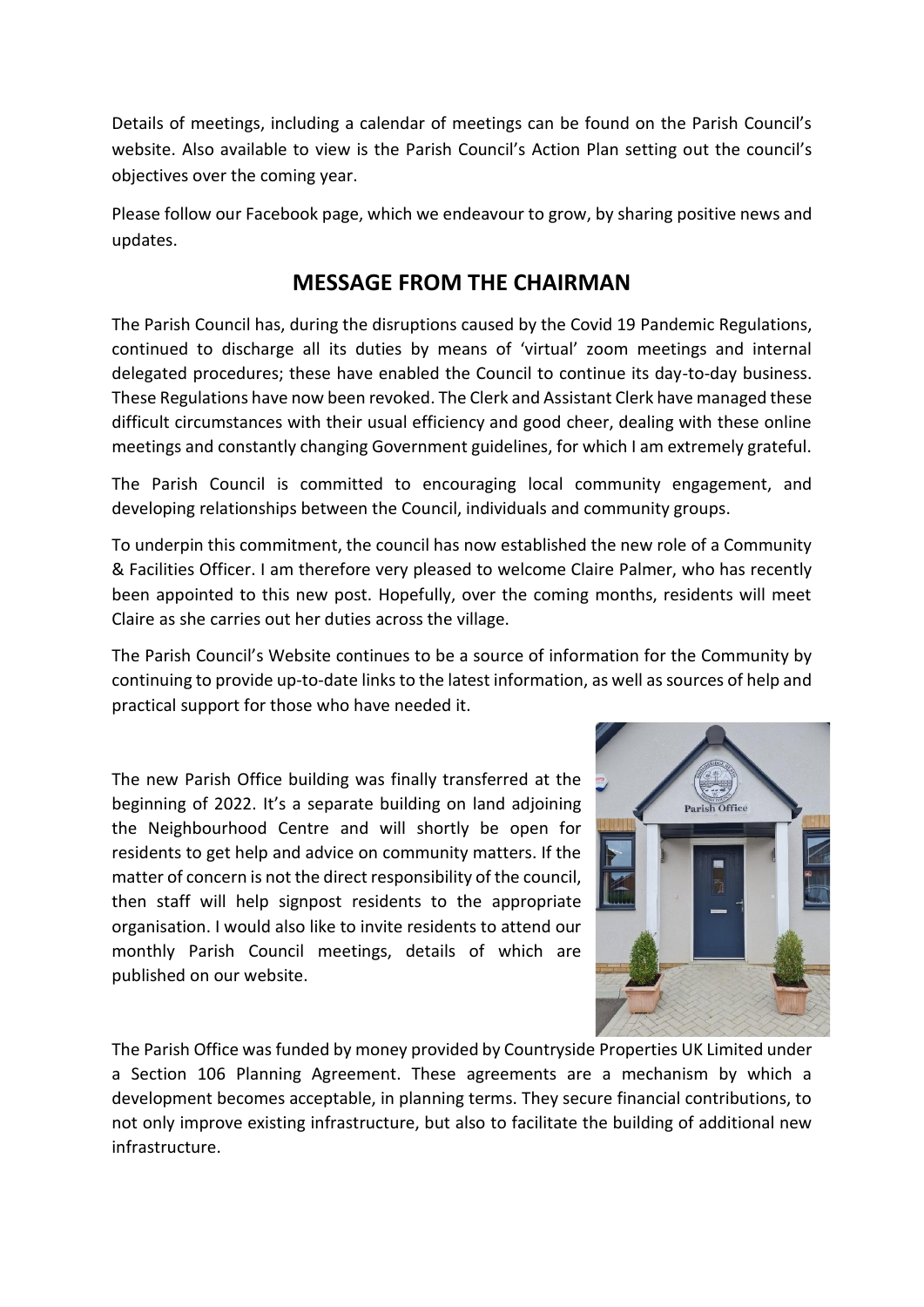As reported in my last Chairman's Annual Report [2020/21] the Parish Council continues to work actively with Horsham District Council, Countryside Properties plc and their respective legal teams to facilitate the legal transfer of the allotment, play areas and open spaces that are subject to the Section 106 Planning Agreements.

The failure to actually achieve the transfer of these community areas has been, and continues to be, a protracted and frustrating process for both the council and residents. I say this because the Parish Council is not actually a signatory to these agreements and therefore does not have the ability to pursue their enforcement. The power of enforcement of any obligations is solely the responsibility of Horsham District Council, as the local planning authority.

The Council will communicate with residents as and when each facility is in the ownership of the Parish Council.

During the year 2021/22, six Councillors resigned after collectively giving many years of great service to the Parish Council and the local community. On behalf of the Council, I would like to express my thanks and wish David Milbank, Jeanne Coker, Emily McGowan, Roy Neilson, Paul Wales and Louise Potter all the best for the future.

I and the Council were very pleased to welcome, in the last council year, four new co-opted councillors: Sarah Chandler, Debbie Lambert, Sam Hazell and Karon Smith. They responded to a call for new councillors, which is one of the ways of becoming a parish councillor. It is fantastic to see the commitment and enthusiasm already shown by these new members.

Currently the Council has three councillor vacancies, offering a great opportunity for anyone who wishes to become more involved in the local community. Details are available on our website or from the Parish Office, or why not attend one of our public council meetings and see for yourself.

The Council continues to fund youth support work through '4theYouth' Horsham and Age UK, West Sussex by sponsoring Hayley, our Village Agent.

I hope that residents will have noticed the monthly 'Cuppa and Chat' event hosted by Hayley. Do pop in and support this local social group, generally held on the first Tuesday of the month.

Parish Council projects this year have included the completion of the Triangle landscaping, and more daffodil planting at the Ducky, with the help of Horsham Green Gym. On behalf of the Parish Council, I would like to thank Green Gym and all the community volunteers for their time and dedication to the village.